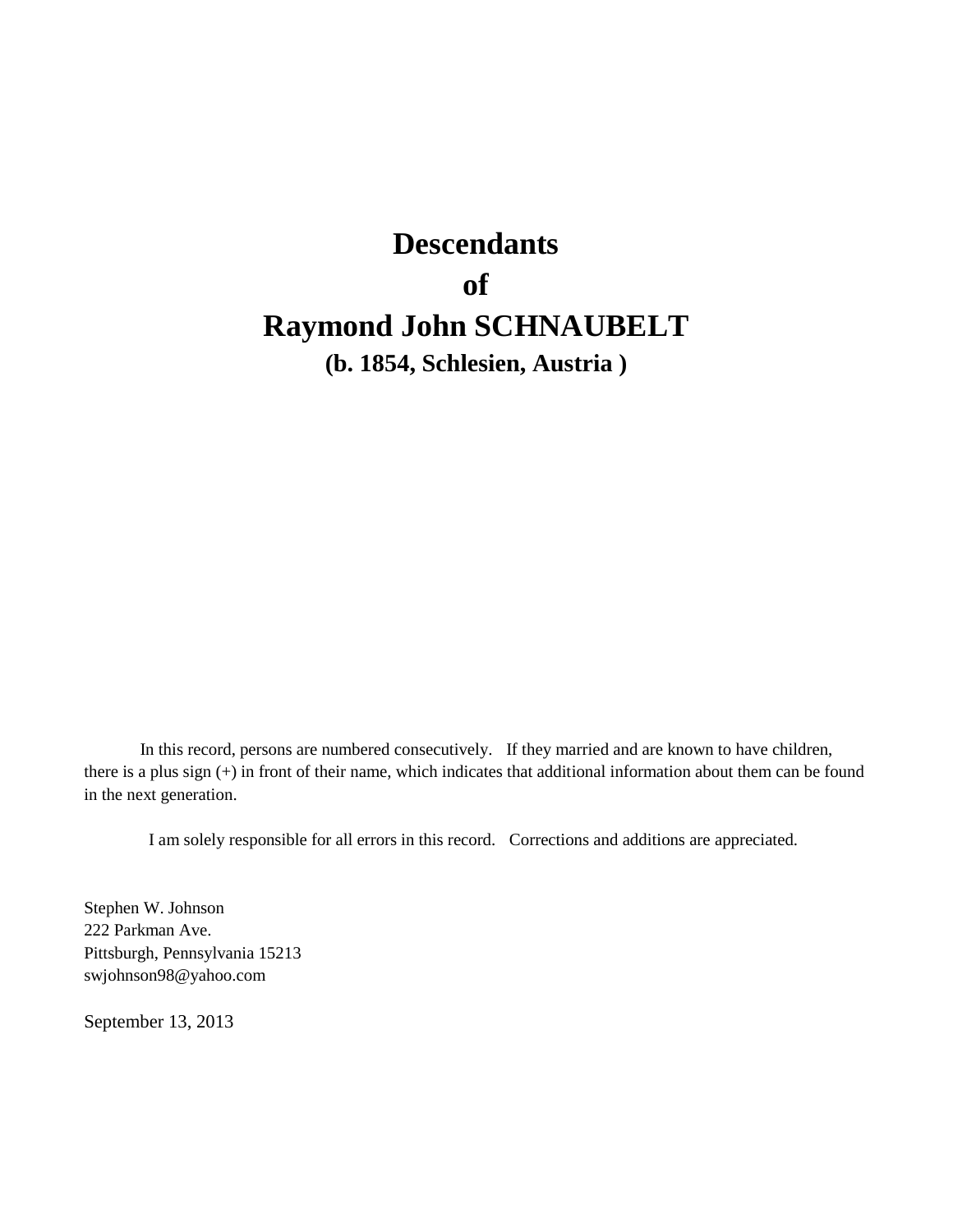# **First Generation**

1. **Raymond John SCHNAUBELT** was born on July 18, 1854. He died on May 28, 1915 at the age of 60. He was buried in St. Michael's Cemetery, South Side, Pgh, Pennsylvania. According to the manifest for the ship H.H. Meier, Raimond (age 46), his wife Christine (age 42) and their children: Marie (age 16), Theresa (age 10), Stefan (age 8) and Leopod (age 6), arrived at the Port of Baltimore on July 11, 1900. They had sailed from Bremen On June 28, 1900. Raymond had \$22 in his pocket upon arrival. The manifest shows them to be Austrian, their last place of residence being Niedergrund. They arrived intending to see a brother, A. Mueller, in Johnstown, Pennsylvania.

The H.H.MEIER was a 5140 ton ship built in 1891 for North German Llyod by Armstrong, Mitchell & Co. of Walker-on-Tyne. She had one funnel, three masts, twin screw, 13 knots. She was 421ft in length x 48ft beam and had accommodation for 75 1st, 300 2nd and 1,000 3rd class passengers. She was launched as the LUCANIA for MacIver & Co. and was bought by NDL in 1892 and renamed H.H.MEIER.

According to son Stephen's WW I Draft Registration Card, he was born in Schlesien, Austria.

According to the 1910 Census, Raymond (age 55), a widow, and his children, Stephen (age 18), Leo (age 16) and Theresa (age 21) were living at No. 8 Magnolia Street in the 17th Ward of the City of Pittsburgh. Raymond was a baker. He is shown to have immigrated to America in 1900. He and his parents are shown to have been born in Germany.

Raymond may have been from the town of Heinzendorf/Goldsdorf, which has alternatively been part of Austria, Czechoslovakia, and various other European countries as the borders have shifted around.

According to a letter dated October 2002 from Stephanie Schnaubelt Cipriani, her father Stephen Bernard Schnaubelt (Raymond's grandson), remembers that Raymond owned a Bakery Shop on the Southside, Pittsburgh, Pennsylvania.

**Christina KRAUTWURST** was born on July 2, 1858. She died on May 21, 1907 at the age of 48. She was buried in St. Michael's Cemetery, 18th St., Southside, Pittsburgh, Pennsylvania.

Raymond John SCHNAUBELT and Christina KRAUTWURST had the following children:

- +2 i. **Stephen Frank SCHNAUBELT**, born November 29, 1891, Schlesien, Austria; married Amelia (Molly) Gertrude KRAUS, April 7, 1920, St. James Catholic Church, West End, Pittsburgh, Pennsylvania; died September 12, 1956, Pittsburgh, Allegheny Co., Pennsylvania.
- +3 ii. **Mary SCHNAUBELT**, born about 1884, Austria; married Fred ROSTAUSCHER.
- +4 iii. **Theresa "Tressie" SCHNAUBELT**, born 1890; died January 11, 1955.
- +5 iv. **Leo SCHNAUBELT**, born October 23, 1893, Niedergrund, Austria; married Louise Christine KLEMMER, February 19, 1920; died May, 1978, Pittsburgh, Pennsylvania.

### **Second Generation**

2. **Stephen Frank SCHNAUBELT** was born on November 29, 1891 in Schlesien, Austria. He died on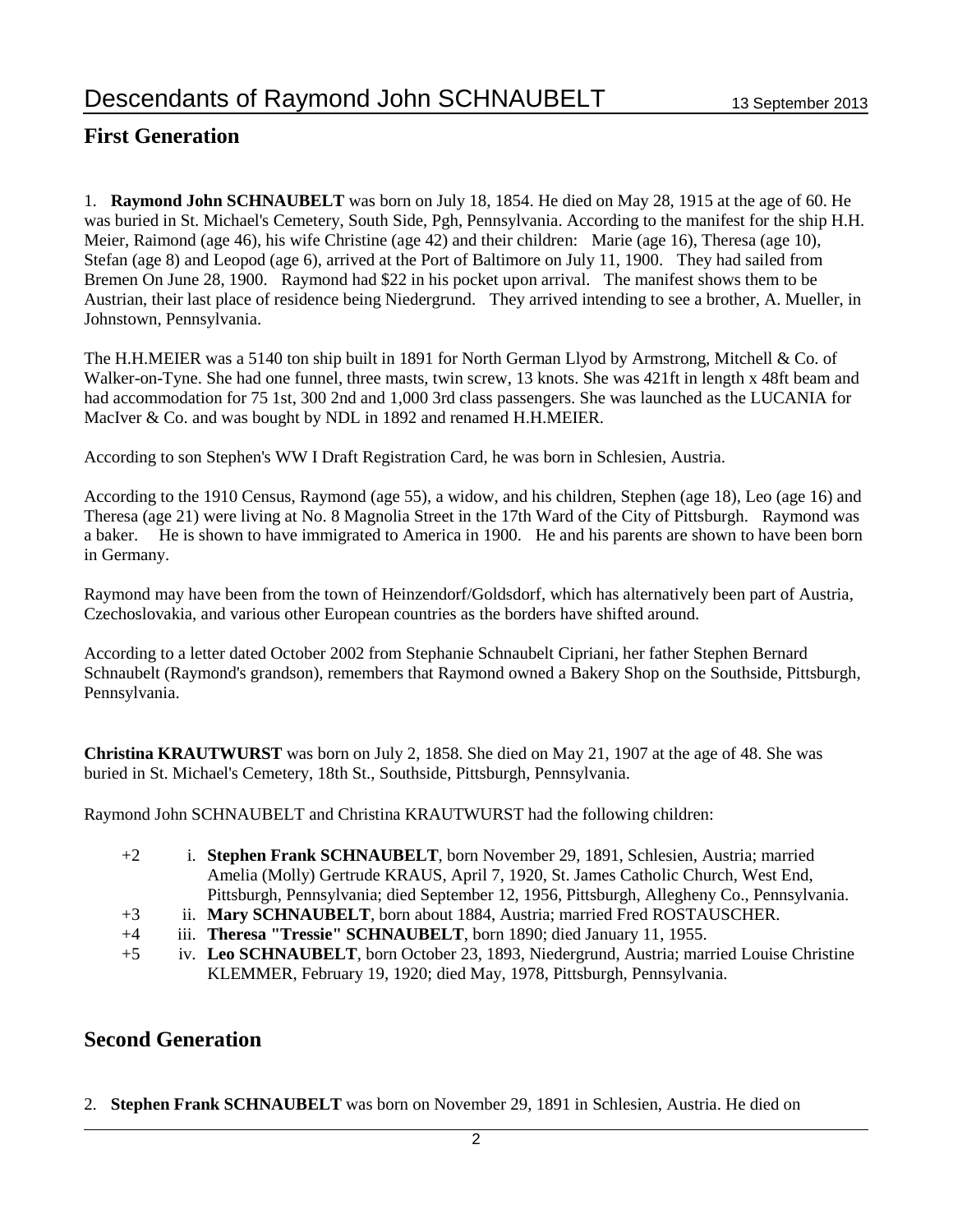# Descendants of Raymond John SCHNAUBELT 13 September 2013

September 12, 1956 at the age of 64 in Pittsburgh, Allegheny Co., Pennsylvania. He was buried in St. Michael's Cemetery, 18th St., Southside, Pittsburgh, Pennsylvania. According to Stephen's WW I Draft Registration Card, dated June 4, 1917, Stephen was born on November 29, 1891 in Schlesien, Austria. He was then living at No. 2 Magdeline, Street, Pittsburgh, Pennsylvania.

According to a letter dated October 2002 from Stephanie Schnaubelt Cipriani, Stephen became a U.S. citizen on March 30, 1925. Stephen and Molly had three sons, but two died as infants. Stephen worked for Oliver Iron Steel in the Southside, Pittsburgh, Pennsylvania. He and his family lived at 31 Hartford Street, Southside, Pittsburgh, Pennsylvania and at 614 Chess Street, Mt. Washington, Pittsburgh, Pennsylvania.

Stephen Frank SCHNAUBELT and Amelia (Molly) Gertrude KRAUS were married on April 7, 1920 in St. James Catholic Church, West End, Pittsburgh, Pennsylvania. According to a letter dated October 2002 from Stephanie Schnaubelt Cipriani. **Amelia (Molly) Gertrude KRAUS** was born on June 13, 1896. She died on September 4, 1979 at the age of 83 in Pittsburgh, Allegheny Co., Pennsylvania. She was buried in St. Michael's Cemetery, 18th St., Southside, Pittsburgh, Pennsylvania. According to a letter dated October 2002 from Stephanie Schnaubelt Cipriani, Molly was born in 1895 (rather than 1896) and became a U.S. citizen on September 26, 1934. Molly died of a heart attack.

Stephen Frank SCHNAUBELT and Amelia (Molly) Gertrude KRAUS had the following child:

+6 i. **Stephen Bernard SCHNAUBELT**, born April 7, 1926; married Elizabeth Patricia BRUNOZZI, April 13, 1950, St. James Catholic Church, West End, Pittsburgh, Pennsylvania.

#### 3. **Mary SCHNAUBELT** was born about 1884 in Austria.

Mary SCHNAUBELT and Fred "Fritz" ROSTAUSCHER were married. **Fred "Fritz" ROSTAUSCHER** was born on April 9, 1886 in Repo, Austria Hungary. He died in February, 1967 at the age of 80 in Allegheny County, Pennsylvania. The German spelling of the name is "Rosstauscher", which means the man who changes horses. The family is from the village of Kappelkinger, Germany. According to the 1920 census, the family surname was spelled: Rosteicher. According to the 1930 census, the family surname was spelled: Rostauscher. The common spelling today is Rostoucher.

According to the 1920 census, Fred lived with his wife and two children at 148 Excelsior Street in Pittsburgh, Pennsylvania in 1920. His wife's two brothers--Leo and Steven--also lived with them. According to the 1930 census, Fred lived with his wife and two children at 934 Excelsior Street in Pittsburgh, Pennsylvania in 1930.

According to Friedrich's Declaration of Intention, dated November 6, 1916, Friedrich was born in Repo, Hungary, and his wife Mary was living there at the time. According to his Petition for Naturalization dated March 1922, Friedrich arrived in the United States on May 15, 1903, from Repo, Austria Hungary (Romania).

The family surname may have been Rosthauser, although that has to be confirmed.

Fred ROSTAUSCHER and Mary SCHNAUBELT had the following children:

+7 i. **Frederick G. ROSTAUSCHER**, born April 7, 1910; married Dorothy E. UNKNOWN; died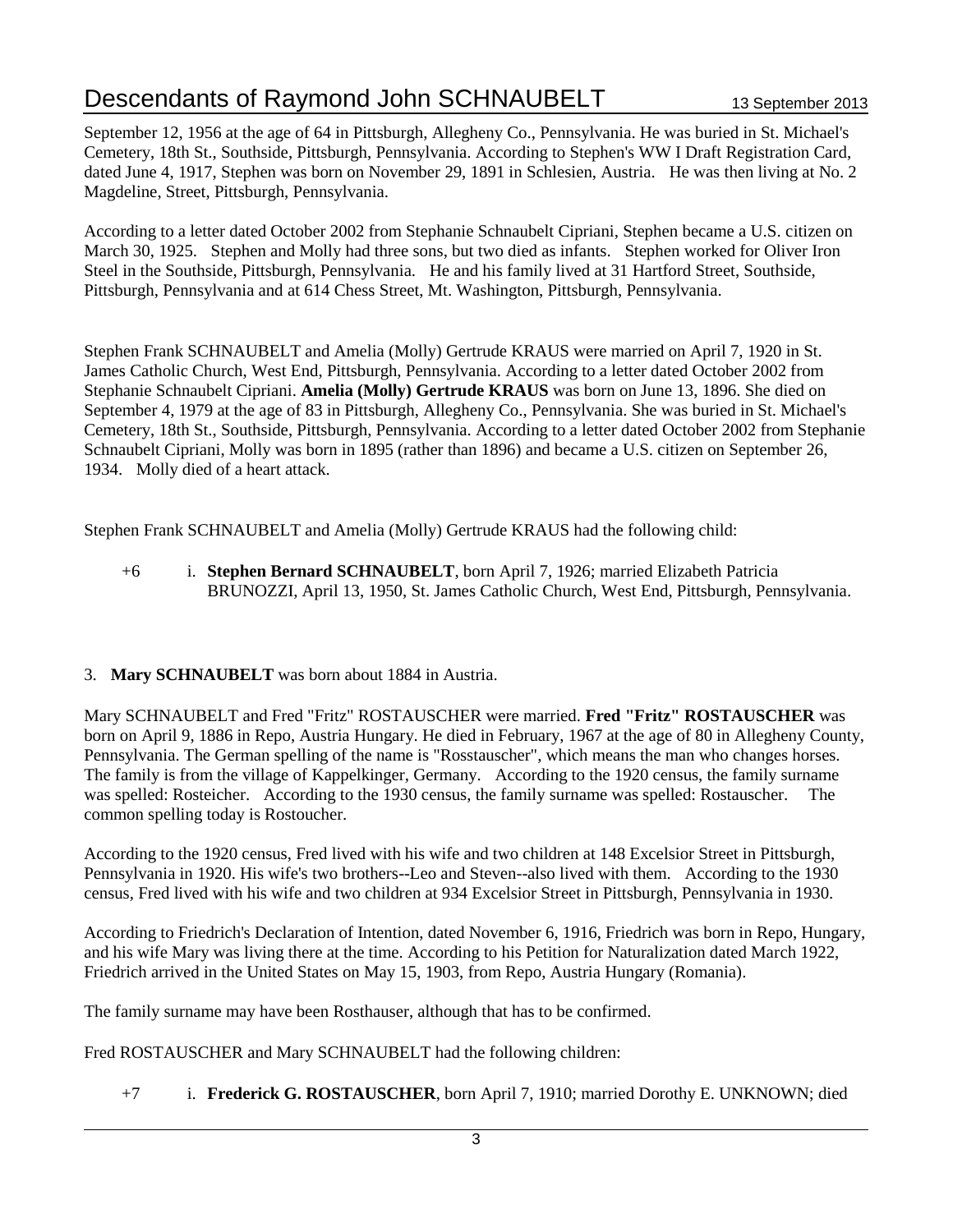# Descendants of Raymond John SCHNAUBELT 13 September 2013

April 13, 1965, Allegheny Co., Pennsylvania.

+8 ii. **Dolores L. "Dee" ROSTAUSCHER**, born May 17, 1915; married John HIGGINS; died December 23, 2012, Baldwin Boro, Allegheny Co., Pennsylvania.

4. **Theresa "Tressie" SCHNAUBELT** was born in 1890. She died on January 11, 1955 at the age of 65. She was buried in St. Michael's Cemetery, South Side, Pgh, Pennsylvania.

**George John HENKEL** was born on July 2, 1884 in McDonald, Allegheny Co., Pennsylvania. He died on March 15, 1956 at the age of 71. He was buried in St. Michael's Cemetery, South Side, Pgh, Pennsylvania. According to the 1930 census, George lived with his wife, Teresa, and their son John (age) in Dormont, Allegheny Co., Pennsylvania. Dormont is a suburb of Pittsburgh.

George John HENKEL and Theresa SCHNAUBELT had the following child:

9 i. **John G. HENKEL** was born about 1922.

5. **Leo SCHNAUBELT** was born on October 23, 1893 in Niedergrund, Austria. He died in May, 1978 at the age of 84 in Pittsburgh, Pennsylvania. He was buried in All Saints Braddock Catholic Cemetery, N. Braddock, Pennsylvania. According to Leo's WW II Draft Registration Card (1942), Leo was born on October 23, 1893 in Niedergrund, Austria. He was living at 513 Sylvan Ave. in North Braddock, Pennsylvania and he was working at Westinghouse Electric.

According to Leo's daughter Anna Mae Schnaubelt Hindin, after the death his parents, Leo became a hobo. He travelled extensively. After returning to Pittsburgh, he met his wife to be while installing a furnace at a home where she was a domestic. He worked at Westinghouse's East Pittsburgh Plant during WW II. He worked odd jobs all his life, including as a watchman at N. Braddock Fire Dept. He and his family were very poor, living on "nothing".

According to the 1930 census, Leo (age 36) and Leo's wife Louise (age 30), their children Marcus (age 9), Donice (age 5), Raymond (age 1-8/12) and Anna M. (age 3/12), and his father-in-law John Klemmer (age 71) at 513 Sylvan Ave., N. Braddock, Allegheny Co., Pennsylvania. He was unemployed.

Leo SCHNAUBELT and Louise Christine KLEMMER were married on February 19, 1920. **Louise Christine KLEMMER**, daughter of Johann KLEMMER and Maria SIMON, was born on September 7, 1899 in N. Braddock, Pennsylvania. She died on April 1, 1995 at the age of 95 in Woodbridge Nursing Center, Woodbridge, Virginia. She was buried on April 4, 1995 in All Saints Braddock Catholic Cemetery, Braddock, Pennsylvania. Louise was born and lived at 513 Sylvan Ave., N. Braddock, Pennsylvania. After she married, she lived on the South Side and then returned to Sylvan Ave. She went to school only through the third grade at St. Joseph's Catholic Church. Whe was a mother and housewife. She went to live with her daughter Anna Mae in Virginia in 1977.

Leo SCHNAUBELT and Louise Christine KLEMMER had the following children:

+10 i. **Marcus SCHNAUBELT**, born April 14, 1921; died March, 1966.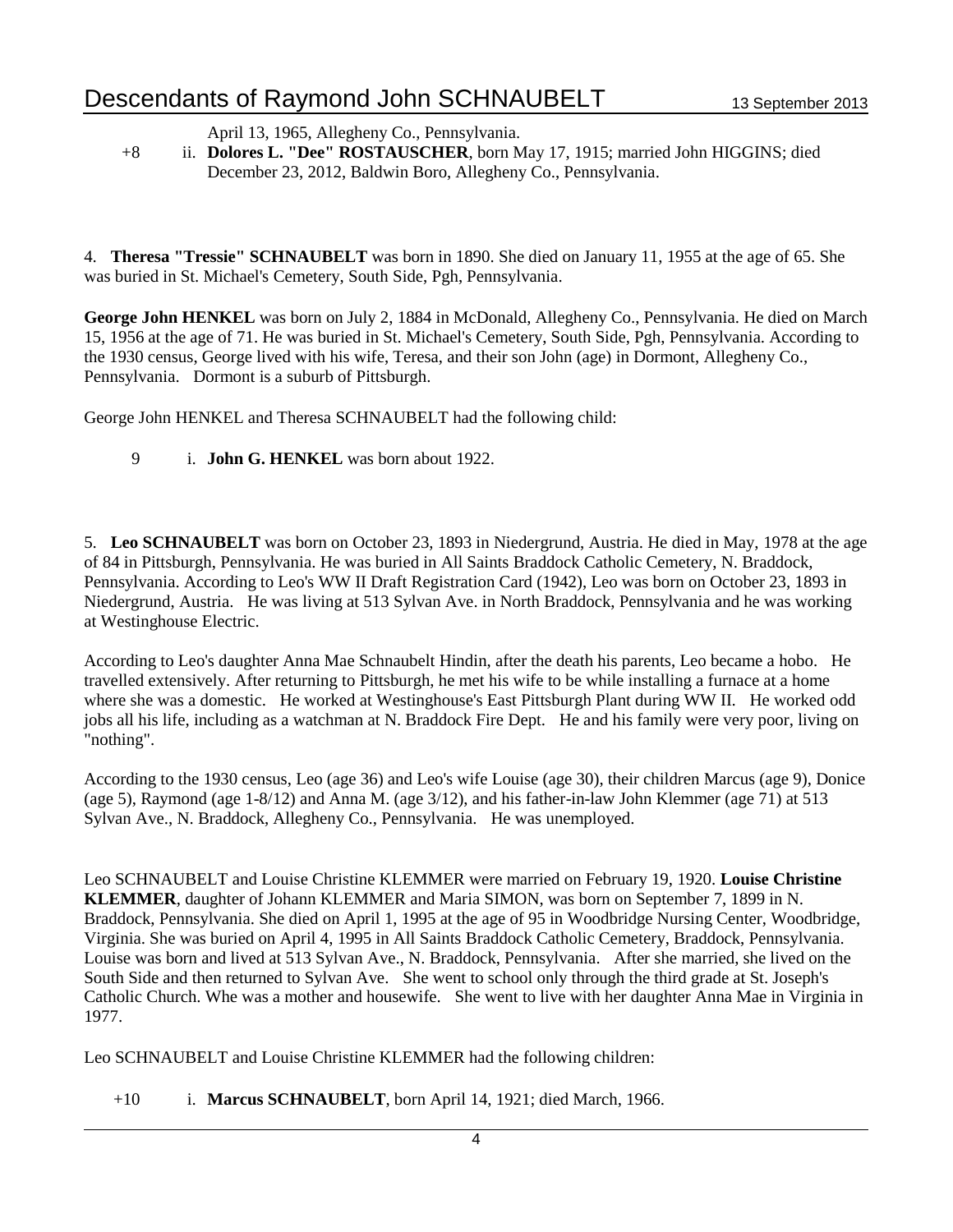- +11 ii. **Donice SCHNAUBELT**, born November 26, 1924, North Braddock, Pennsylvania.
- +12 iii. **Raymond SCHNAUBELT**, born August 24, 1928, N. Braddock, Pennsylvania; married Elizabeth URCHELL, May 23, 2008, Las Vegas, Nevada; married Elizabeth AZINGER, April 28, 1951, St. Joseph's R.C. Church, Braddock, PA; married Julia QUAST.
- +13 iv. **Anna Mae SCHNAUBELT**, born North Braddock, Pennsylvania; married Harvey Jerome HINDIN, May 2, 1953, St. Mary's R.C. Church in Alexandria, VA.
- +14 v. **Leo Roy (Skip) SCHNAUBELT**, born January 9, 1940, N. Braddock, Pennsylvania; married Cynthia SCHWARTZ; married Joyce PLATZ, February 6, 1960, Arizona; died February 12, 2009.

### **Third Generation**

#### 6. **Stephen Bernard SCHNAUBELT** was born on April 7, 1926.

Stephen Bernard SCHNAUBELT and Elizabeth Patricia BRUNOZZI were married on April 13, 1950 in St. James Catholic Church, West End, Pittsburgh, Pennsylvania. **Elizabeth Patricia BRUNOZZI** was born on September 21, 1924. She died on October 3, 1991 at the age of 67. She was buried in Jefferson Memorial Cemetery, Pleasant Hills, Pennsylvania. Elizabeth died of diabetes.

Stephen Bernard SCHNAUBELT and Elizabeth Patricia BRUNOZZI had the following children:

15 i. **Michael SCHNAUBELT** was born on February 4, 1966. He died on February 27, 2002 at the age of 36 in Pittsburgh, Allegheny County, Pennsylvania. He was buried in Jefferson Memorial Cemetery, Pleasant Hills, Pennsylvania. Michael had Down Syndrome. His sister Stephanie says of Michael that "he was one of the most loving individuals I have ever known and his family was the most important thing in his life." He worked at Goodwill on the Southside, Pittsburgh, Pennsylvania.

> The following obituary was published in the Pittsburgh Post-Gazette on Friday, March 01, 2002:

#### SCHNAUBELT MICHAEL

On Wed. Feb 27, 2002 beloved son of Stephen (Archie) and the late Elizabeth Schnaubelt; brother of Stephanie (Dan) Cipriani, Janet (Bill) Rice, Mary Ann (Mark) Tishko, Susan (Jeff) Marculaitis and Stephen (Michele) Schnaubelt Jr.; also survived by 10 nieces and nephews, a great niece and a great nephew. Visiting hours Thur. 7-9 and Fri. 2-4 and 7-9 WM. SLATER & SONS, INC. Virginia Ave. and Kearsarge St., Mt. Washington Funeral Mass in St. Justin Church Sat. 11:30am.

- +16 ii. **Stephanie SCHNAUBELT**, born February 12, 1952; married Daniel CIPRIANI, October 9, 1982; married WILLIAMS.
- +17 iii. **Janet SCHNAUBELT**, born February 26, 1955; married William RICE, May 1, 1976.
- +18 iv. **Mary Ann SCHNAUBELT**, born October 15, 1957; married Mark TISHKO, September 3, 1983.
- +19 v. **Susan SCHNAUBELT**, born October 15, 1957; married Jeffrey MARCULAITIS, April 16, 1983.
- +20 vi. **Stephen SCHNAUBELT Jr.**, born August 2, 1960; married Michele LEGLER, August 14,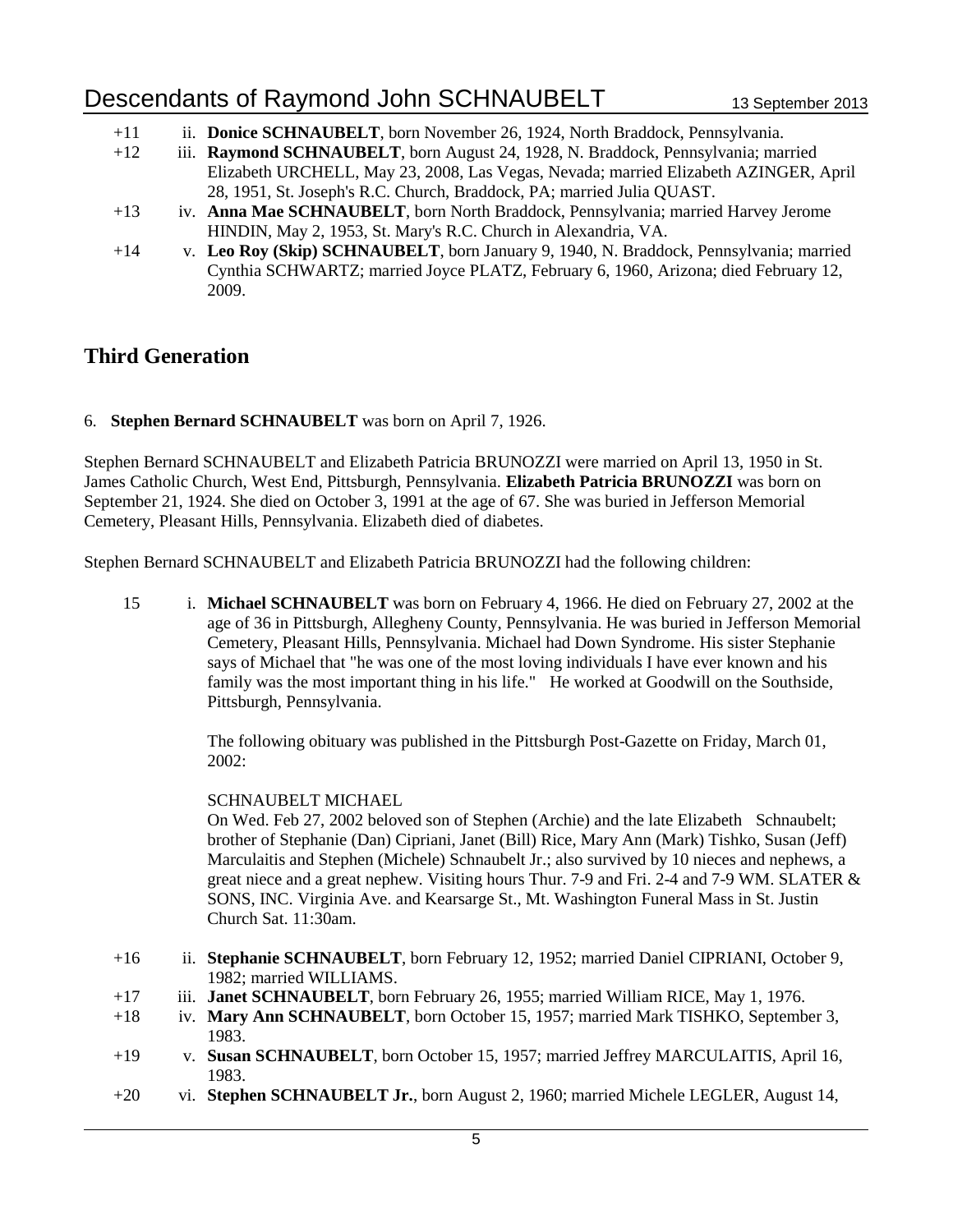1982.

7. **Frederick G. ROSTAUSCHER** was born on April 7, 1910. He died on April 13, 1965 at the age of 55 in Allegheny Co., Pennsylvania. He was buried in Jefferson Memorial Cemetery, Pleasant Hills, Pennsylvania. Frederick's birthday is according to his father's application for Naturalization as a U.S. citizen.

Frederick G. ROSTAUSCHER and Dorothy E. UNKNOWN were married. **Dorothy E. UNKNOWN** was born in 1914. She died on January 2, 1968 at the age of 54 in Allegheny Co., Pennsylvania. She was buried in Jefferson Memorial Cemetery, Pleasant Hills, Pennsylvania. That Dorothy is Frederick's wife is speculation based on their dates of birth and the fact that, according to Find a Grave, they are buried in the same grave plot.

Frederick G. ROSTAUSCHER and Dorothy E. UNKNOWN had the following child:

+21 i. **Richard F. ROSTAUSCHER**, born October 29, 1944; married Kathleen UNKNOWN.

8. **Dolores L. "Dee" ROSTAUSCHER** was born on May 17, 1915. She died on December 23, 2012 at the age of 97 in Baldwin Boro, Allegheny Co., Pennsylvania. Delores' birthday is according to her father's application for Naturalization as a U.S. citizen.

The following obituary was published in the Pittsburgh Post-Gazette on December 27, 2012:

#### HIGGINS DOLORES "DEE" (ROSTAUSCHER)

Age 97, of Baldwin Boro, on Sunday, December 23, 2012. Wife of the late John Higgins; mother of Patricia Rudman and the late Fred Higgins; also four grandchildren and six great-grandchildren. No visitation. Family and friends are invited to attend a Mass of Christian Burial in St. Barbara Church, Bridgeville, on Saturday at 9 a.m. (Everyone please meet at the church). Interment private, Jefferson Memorial Park. Arrangements by KYPER FUNERAL HOME, Glenshaw, PA.

Dolores L. "Dee" ROSTAUSCHER and John HIGGINS were married. **John HIGGINS** was born (date unknown).

John HIGGINS and Dolores L. ROSTAUSCHER had the following children:

- +22 i. **Patricia HIGGINS**, married William C. RUDMAN.
- +23 ii. **FREDERICK E. "Fred" HIGGINS**, married Unknown UNKNOWN; died December 3, 2011, Brentwood, Alllegheny Co., Pennsylvania.

10. **Marcus SCHNAUBELT** was born on April 14, 1921. He died in March, 1966 at the age of 44. Marcus graduated from Carnegie Tech in Pittsburgh, Pennsylvania. He worked as a mechanical engineer for Westinghouse in East Pittsburgh, Pennsylvania.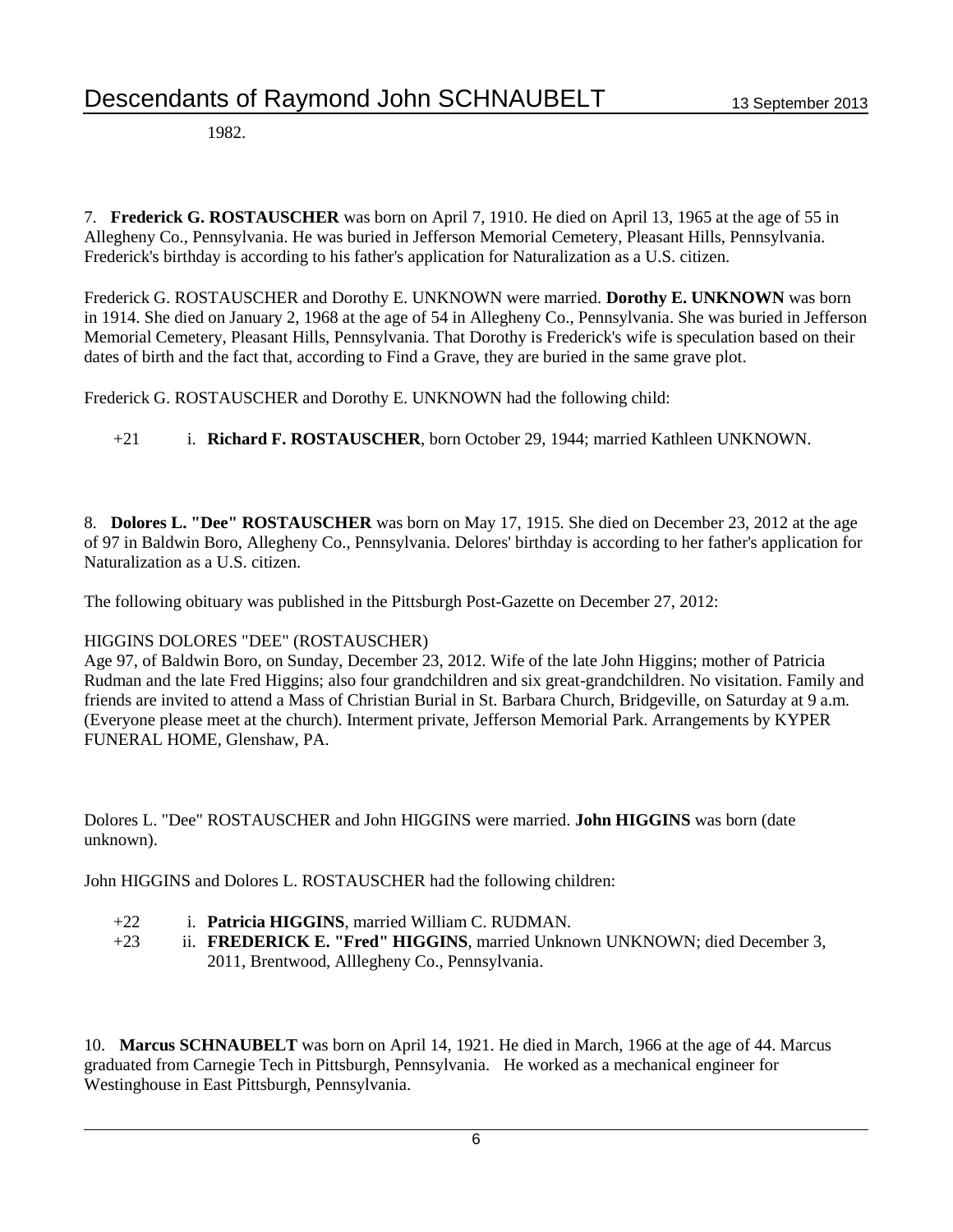**Sarah (Sally) TROY** was born on June 20, 1926. She died in 1996 at the age of 70.

11. **Donice SCHNAUBELT** was born on November 26, 1924 in North Braddock, Pennsylvania. Donice graduated from Scott High School in N. Braddock, Pennsylvania in 1944. She worked for Westinghouse Electric as a clerk in Homewood, Pennsylvania from 1944 to 1951.

**Robert FOGLE** died in 1984.

Robert FOGLE and Donice SCHNAUBELT had the following children:

- +24 i. **Donna FOGLE**.
- +25 ii. **Robert FOGLE**, born 1951.
- +26 iii. **Stephen FOGLE**, born January 7, 1956.
- +27 iv. **Ruth Ann FOGLE**, born 1958.
- +28 v. **Kathleen FOGLE**, born February, 1960.
- 12. **Raymond SCHNAUBELT** was born on August 24, 1928 in N. Braddock, Pennsylvania.

Raymond SCHNAUBELT and Elizabeth "Betty" URCHELL were married on May 23, 2008 in Las Vegas, Nevada. **Elizabeth "Betty" URCHELL** was born on August 23, 1933.

Raymond SCHNAUBELT and Elizabeth "Betty" AZINGER were married on April 28, 1951 in St. Joseph's R.C. Church, Braddock, PA. **Elizabeth "Betty" AZINGER** was born on July 12, 1929. She died on October 27, 1972 at the age of 43 in Kane Hospital, Pittsburgh, Pennsylvania. According to Elizabeth's grave marker in All Saints Braddock Catholic

Cemetery, she died in 1973. She was buried in All Saints Braddock Catholic Cemetery, N. Braddock, Pennsylvania. Elizabeth died of Multiple Sclerosis.

Raymond SCHNAUBELT and Elizabeth AZINGER had the following children:

29 i. **Jeanne Marie SCHNAUBELT** was born on July 30, 1953 in East Mckeesport, Pennsylvania. She died on August 7, 2003 at the age of 50 in Arlington, Virginia. The following obituary appeared in the Pittsburgh Post-Gazette on August 22, 2003:

#### **SCHNAUBELT**

#### JEANNE MARIE

On Thurs. Aug. 7, 2003; Jeanne, formerly of Edgewood died peacefully at home after a long battle with cancer. Jeanne was the daughter of Raymond and Jule Schnaubelt. She is also survived by her brother, Robin Shoop and his wife Roberta; sisters Linda Murphy and her husband Charlie, Julie Sheehan and her husband Tim, Sabra Sheehan and her husband Jim; as well as 12 nieces and nephews and numerous aunts, uncles, cousins and friends. During the last 20 years, Jeanne lived and worked in Arlington, VA. She was a very successful accountant and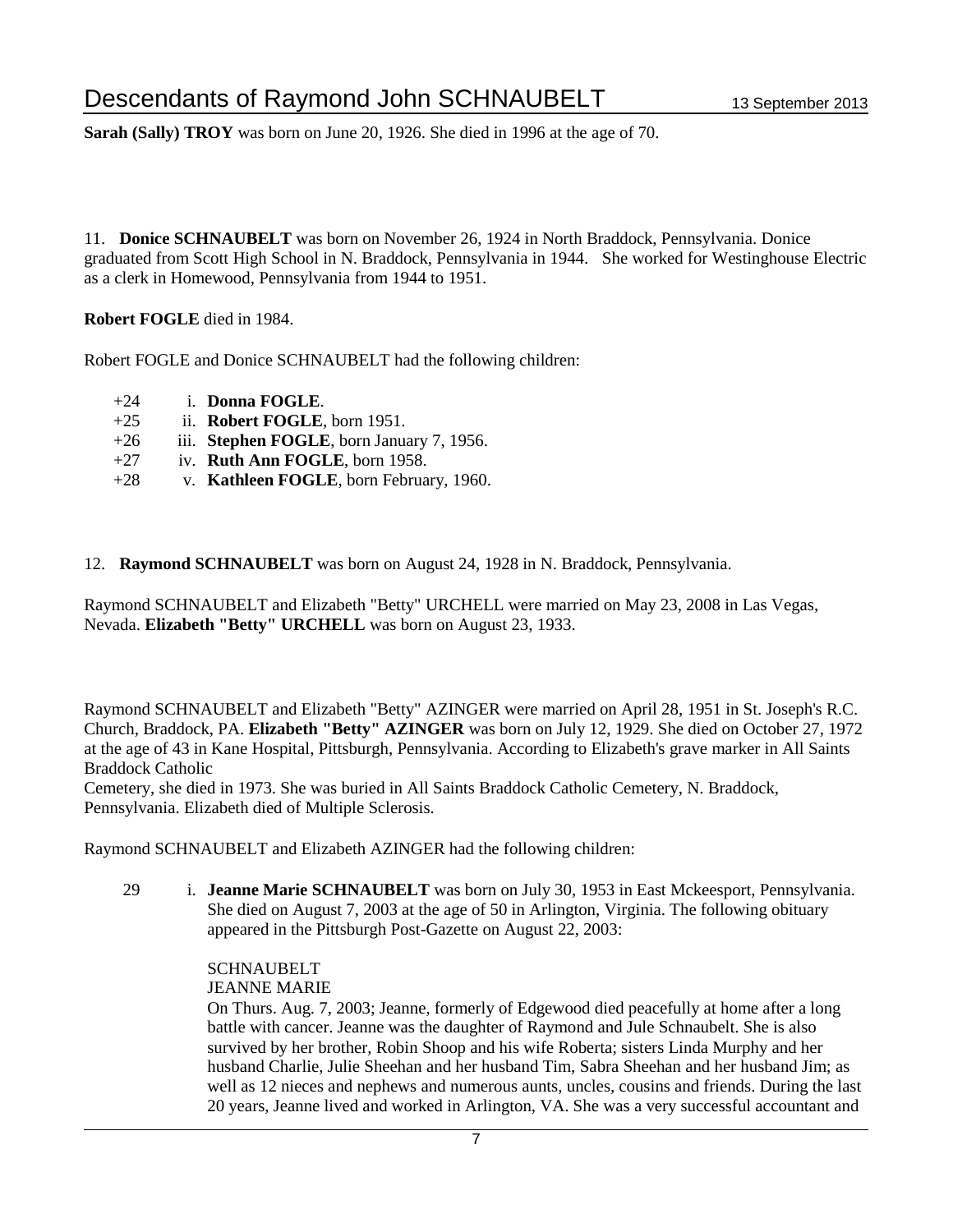sales woman. She organized and participated in countless activities in her church and community. She played a central role in the lives of all in her family. Jeanne will be dearly missed by all who knew her. A Memorial Mass will be celebrated on Sat. Aug. 23 at 9:30 am at Word of God Catholic Church in Swissvale, PA. Arrangements by THOMAS L. NIED FUNERAL HOME, INC. 7441 Washington St., Swissvale.

```
NOTE: Notwithstanding the obituary, Jeanne Marie was the daughter of Elizabeth Azinger.
+30 ii. Linda SCHNAUBELT, born September 8, 1954, East McKeesport; married Charles 
            MURPHY, April, 1986.
```
Raymond SCHNAUBELT and Julia QUAST were married. **Julia QUAST** was born on August 18, 1933 in Pittsburgh, Pennsylvania. She died on October 23, 2006 at the age of 73 in Beaver, Beaver Co., Pennsylvania. She was buried in Beaver Cemetery Mausoleum, Beaver, Beaver Co., Pennsylvania. The following obituary was published in the Beaver Valley Times on October 25, 2006:

Julia M. Schnaubelt 10/25/2006 BRIGHTON TOWNSHIP Julia M. Schnaubelt, 73, of Brighton Township, passed away early Monday morning, Oct. 23, 2006, in The Medical Center, Beaver, following an extended illness.

Born Aug. 18, 1933, in Pittsburgh, Pa, she was a daughter of the late Herman G. and Mary Elizabeth Thinnis Quast and had been a resident of Brighton Township for the past 17 years. Mrs. Schnaubelt was a member of SS. Peter and Paul Roman Catholic Church, Beaver.

She will be sadly missed by her devoted husband of 35 years, Raymond Schnaubelt; a son and daughter-in-law, Robin and Roberta Shoop, Fox Chapel, Pa.; three daughters and sons-in-law, Julia and Tim Sheehan, Strongsville, Ohio; Sabra and James Sheehan, Washington, Pa., and Linda and Charles Murphy, Pittsburgh; three brothers and sisters-in-law, Herman and Rita Quast, Grove City, Pa.; Fred and Nancy Quast, Apollo, Pa., and Paul and Connie Quast, Eighty Four, Pa.; three sisters and two brothers-in-law, Mary Elizabeth Sprague, Macon, Ga.; Rita and John Streeter, Fowlerville, Mich., and Connie and Douglas LeBlanc, Detroit, Mich., and 12 grandchildren and five great-grandchildren.

Preceding her in death besides her parents was a daughter, Jeanne Schnaubelt, and a brother, Thomas E. Quast.

Friends will be received today from 2 to 4 and 7 to 9 p.m. in the NOLL FUNERAL HOME INC., 333 Third St., Beaver. A Mass of Christian burial will be celebrated Thursday at 10 a.m. in SS. Peter and Paul Church, by her pastor, Monsignor William M. Ogrodowski.

Entombment will follow at the Beaver Cemetery Mausoleum.

#### 13. **Anna Mae SCHNAUBELT** was born in North Braddock, Pennsylvania.

Anna Mae SCHNAUBELT and Harvey Jerome HINDIN were married on May 2, 1953 in St. Mary's R.C. Church in Alexandria, VA. **Harvey Jerome HINDIN**, son of Benjamin HINDIN and Sarah Jane CHARAPP, retired in July, 1992. He was born in Braddock Hospital, Braddock, Allegheny Co., Pennsylvania.

Harvey Jerome HINDIN and Anna Mae SCHNAUBELT had the following children: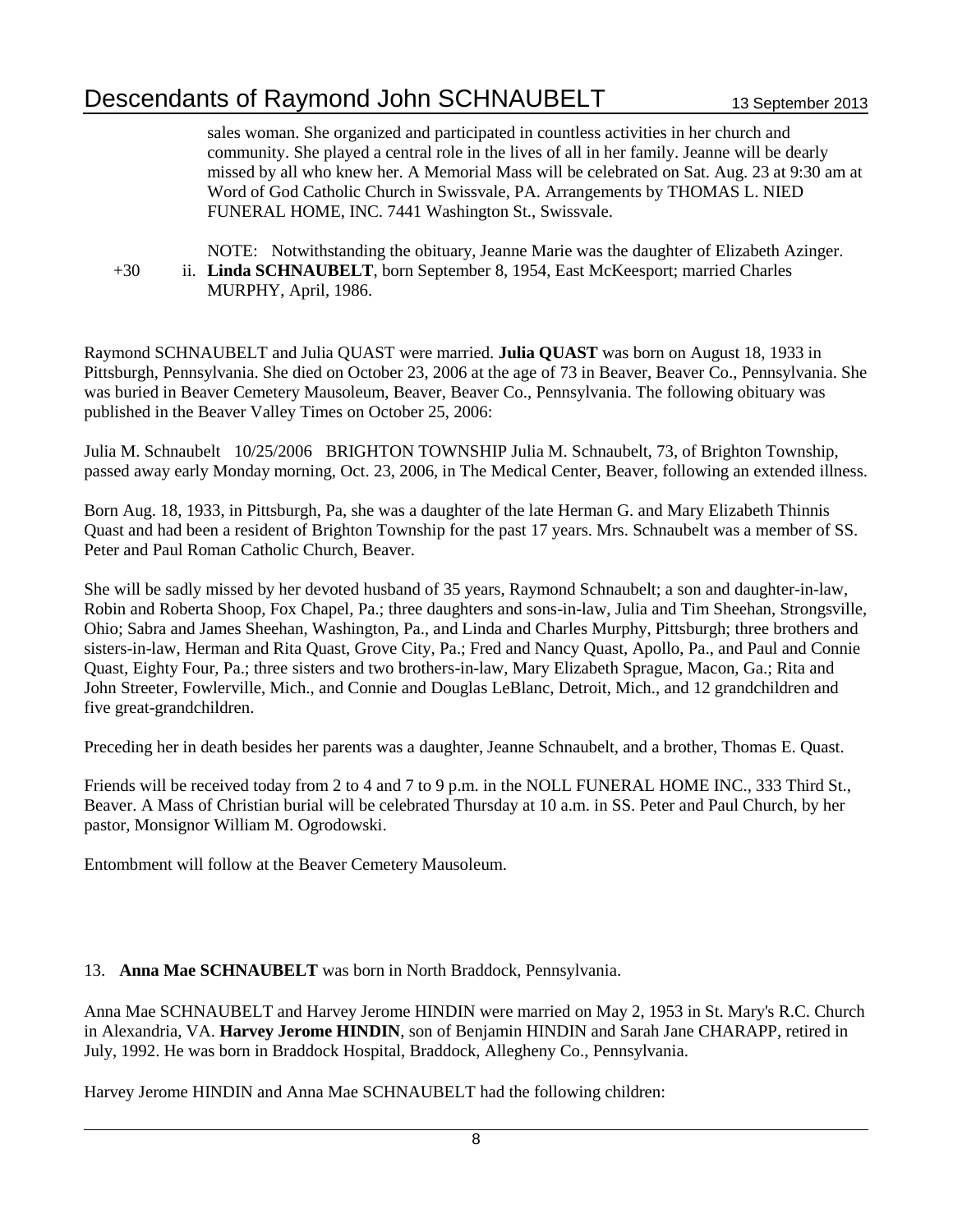- 31 i. **Mark David HINDIN** was born in Rochester, New York.
- +32 ii. **Amy Louise HINDIN**, born Pittsburgh, Pennsylvania; married John CORRELL, All Saints Episcopal Church, Woodbridge, VA.
- +33 iii. **Tracey Anne HINDIN**, born St. Francis Hospital, Pittsburgh, Pennsylvania; married Stephen Woodburn JOHNSON, Pittsburgh, Pennsylvania.

14. **Leo Roy (Skip) SCHNAUBELT** was born on January 9, 1940 in N. Braddock, Pennsylvania. He died on February 12, 2009 at the age of 69. **The following obituary was published on the website of the**  Anders-Detweiler Funeral Home & Crematory website on February 13, 2009: **Leo R. Schnaubelt** (January 9, 1941 - February 12, 2009)

Leo "Lee" R. Schnaubelt - 68, of Telford; formerly of Perkasie, PA.

Died on Thursday, February 12, 2009 at his residence.

Beloved Husband of Cynthia "Cindy" (Schwartz) Steich for 22 years.

Born in North Braddock, PA to the late Leo and Louise (Kemmerer) Schnaubelt. Lee graduated from St. Thomas High School in Pittsburgh, class of 1958 and went on to graduate from Duquesne University in Pittsburgh, class of 1967.

He was a Chief Financial Officer for the former Bucks County Bank in Perkasie from 1980-1986. After leaving the bank, Lee became a self-employed financial consultant. He was a member and former president of the Pennridge Rotary Club. Lee was an avid reader.

In addition to his wife, Cindy, he is survived by: Kimberly Carson (Daughter) & husband, David of Perkasie, PA; Kurt Schnaubelt (Son) & wife, Denise of Bishop, GA; Raymond Schnaubelt (Brother) & wife, Betty of Las Vegas, NV; Anne Hinden (Sister) & husband, Harvey of Virginia Beach, VA; Donice Fogle (Sister) of Penn Hills, PA; Grandchildren: 6

He was preceded in death by: Mark Schnaubelt (Brother)

Services are private at the convenience of the family.

Memorial contributions may be made to: Grand View Hospital c/o Hospice Memorial Fund, 700 Lawn Ave, Sellersville, PA 18960.

Arrangements by: Anders-Detweiler Funeral Home & Crematory, 130 East Broad Street, Souderton, PA [www.andersfh.com]

Leo Roy (Skip) SCHNAUBELT and Cynthia "Cynthia" SCHWARTZ were married. **Cynthia "Cynthia" SCHWARTZ** was born (date unknown).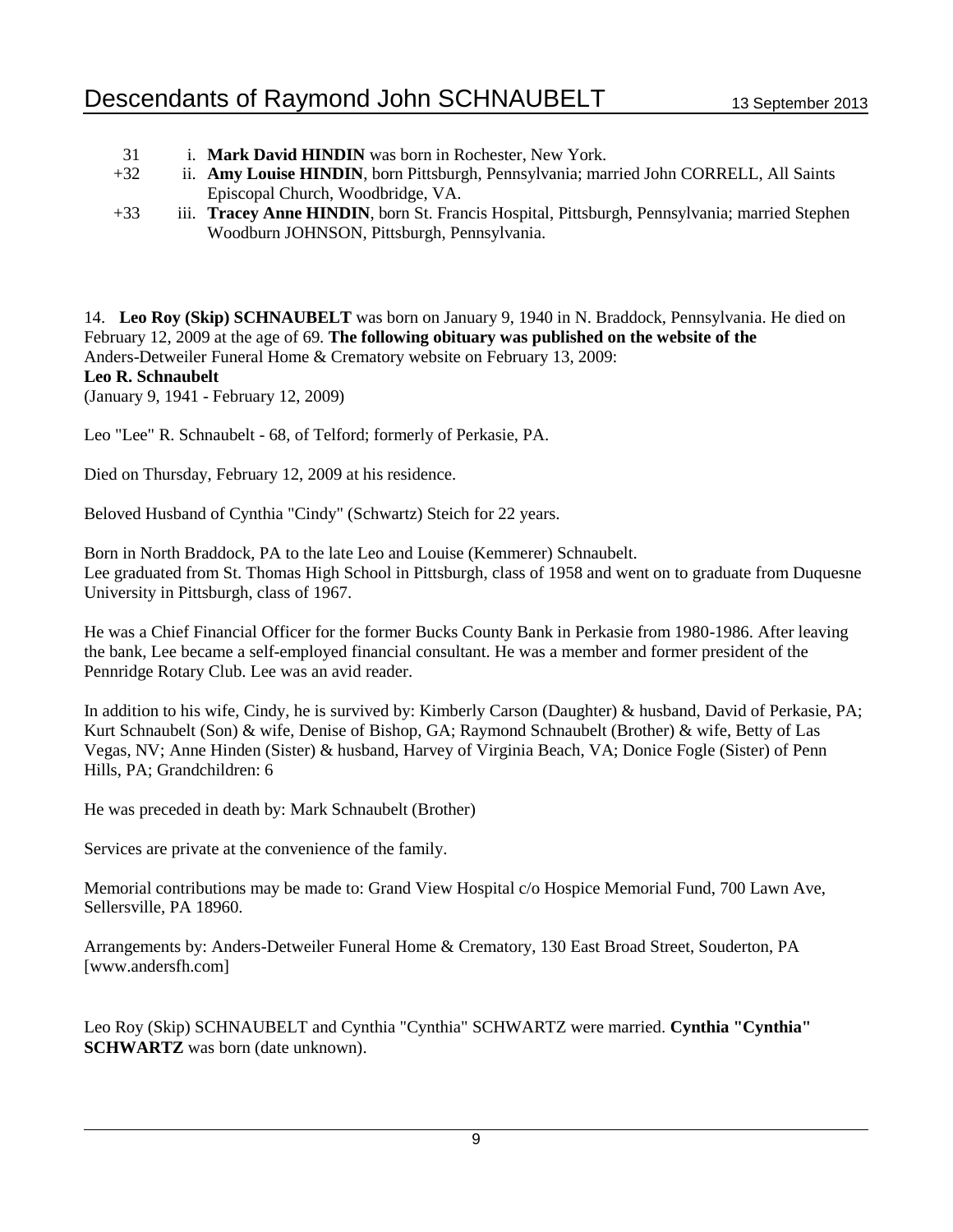Leo Roy (Skip) SCHNAUBELT and Joyce PLATZ were married on February 6, 1960 in Arizona. They were divorced. **Joyce PLATZ** was born in 1941. The following information was taken from Joyce's Facebook profile in 2009:

"previous name Schnaubelt...maiden name Platz for first 20 years and last 25 years.....became an RN in 80 in Bucks County. was a teacher at Wood. Behavior Specialist for Lenape. got MS in Counseling at Chestnut Hill MS in Teaching at DU 80."

Leo Roy (Skip) SCHNAUBELT and Joyce PLATZ had the following children:

- +34 i. **Kimberly Ann SCHNAUBELT**, born November 6, 1960, Scottsdale, Arizona; married David Robert CARSON, August, 1983, St. Bartholomew's R.C. Church, Penn Hills, PA.
- +35 ii. **Kurt SCHNAUBELT**, born February 12, 1964.

## **Fourth Generation**

16. **Stephanie SCHNAUBELT** was born on February 12, 1952. In October 2002, Stephanie lived at 24 Briggs St., Pittsburgh, Pennsylvania 15234.

Stephanie is Vice President & Development Advisor at PNC Bank in PIttsburgh, Pennsylvania (2011). Previously, she was a Vice President and Executive Director at National City Bank, where she began working in March 1978.

Stephanie SCHNAUBELT and Daniel CIPRIANI were married on October 9, 1982. **Daniel CIPRIANI** was born on April 8, 1955.

Stephanie SCHNAUBELT and WILLIAMS were married. **WILLIAMS** was born (date unknown).

WILLIAMS and Stephanie SCHNAUBELT had the following children:

- +36 i. **Susan WILLIAMS**, born March 26, 1970; married Michael DOUBT.
- 37 ii. **Marcie WILLIAMS** was born on February 20, 1974.
- 17. **Janet SCHNAUBELT** was born on February 26, 1955.

Janet SCHNAUBELT and William RICE were married on May 1, 1976. **William RICE** was born on March 16, 1955.

William RICE and Janet SCHNAUBELT had the following children: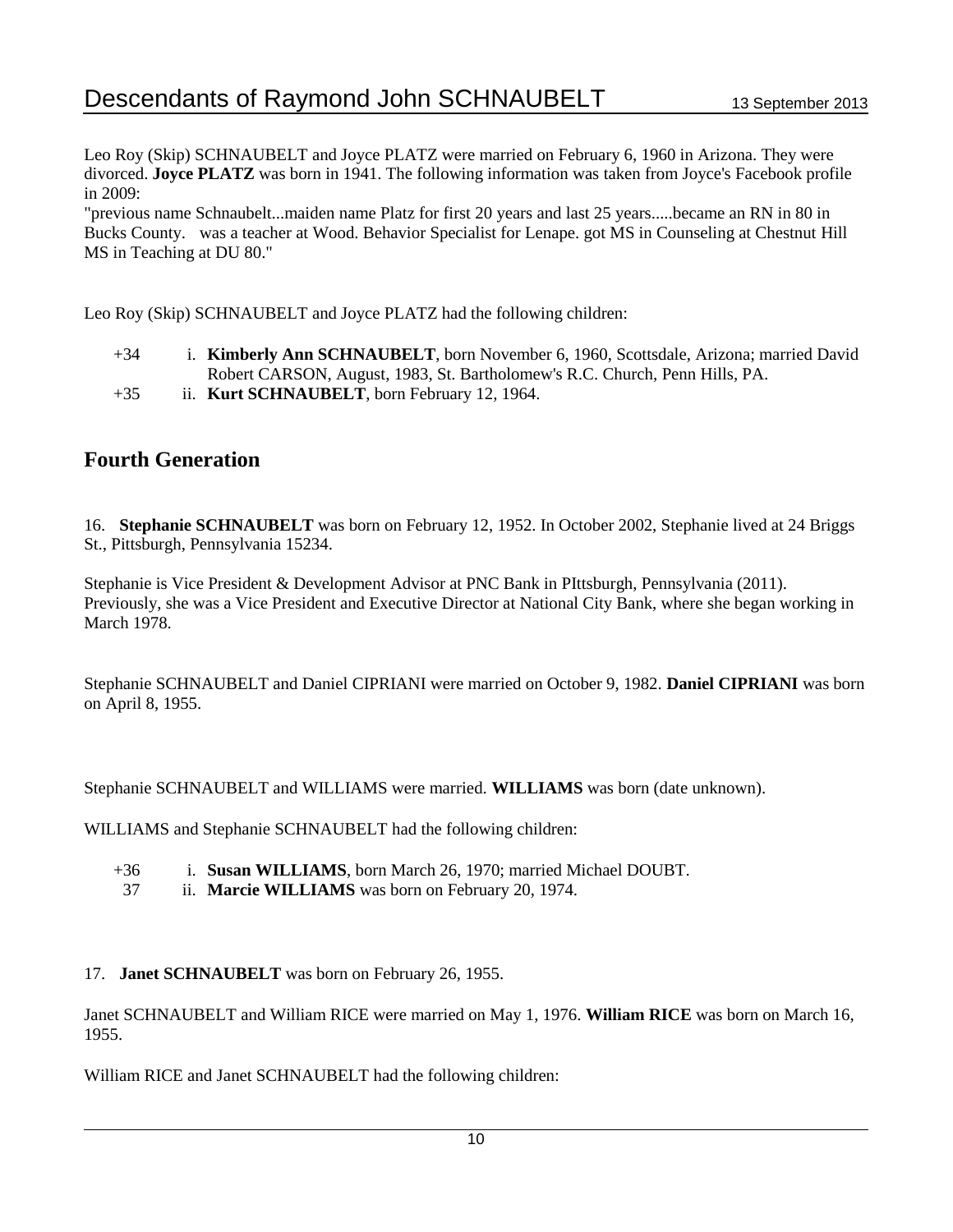- 38 i. **Heather Marie RICE** was born on December 2, 1981.
- 39 ii. **William Christopher RICE** was born on September 28, 1983.

#### 18. **Mary Ann SCHNAUBELT** was born on October 15, 1957.

Mary Ann SCHNAUBELT and Mark TISHKO were married on September 3, 1983. **Mark TISHKO** was born on July 23, 1961.

Mark TISHKO and Mary Ann SCHNAUBELT had the following children:

- 40 i. **Mark TISHKO Jr.** was born on November 6, 1986.
- 41 ii. **Amanda TISHKO** was born on April 6, 1989.

#### 19. **Susan SCHNAUBELT** was born on October 15, 1957.

Susan SCHNAUBELT and Jeffrey MARCULAITIS were married on April 16, 1983. **Jeffrey MARCULAITIS** was born on March 7, 1961.

Jeffrey MARCULAITIS and Susan SCHNAUBELT had the following children:

- 42 i. **Jeffrey MARCULAITIS Jr.** was born Aug 21 1987 (?).
- 43 ii. **Adam MARCULAITIS** was born on December 21, 1989.
- 44 iii. **Matthew MARCULAITIS** was born on November 21, 1991.
- 20. **Stephen SCHNAUBELT Jr.** was born on August 2, 1960.

Stephen SCHNAUBELT Jr. and Michele LEGLER were married on August 14, 1982. **Michele LEGLER** was born on October 14, 1961.

Stephen SCHNAUBELT and Michele LEGLER had the following child:

45 i. **Stephen James SCHNAUBELT** was born on November 5, 1989.

21. **Richard F. ROSTAUSCHER** was born on October 29, 1944. That Richard and has family are the son and descendants of Frederick G. is speculation and must be confirmed.

Richard F. ROSTAUSCHER and Kathleen UNKNOWN were married. **Kathleen UNKNOWN** was born about 1948.

Richard F. ROSTAUSCHER and Kathleen UNKNOWN had the following child: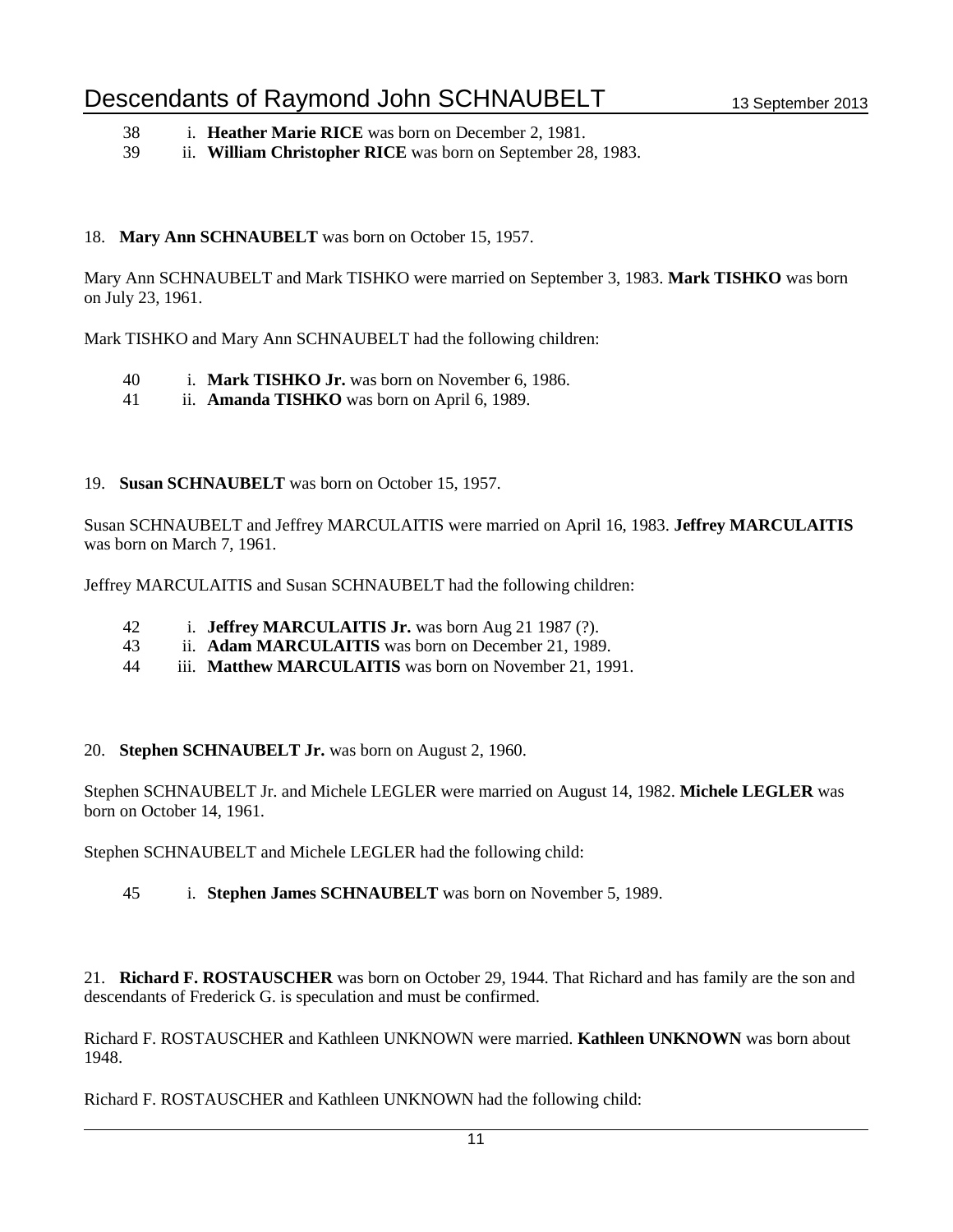+46 i. **Richard F. ROSTAUSCHER**, born about 1971; married Tracy Ann UNKNOWN.

#### 22. **Patricia HIGGINS** was born (date unknown).

Patricia HIGGINS and William C. "Bill" RUDMAN were married. **William C. "Bill" RUDMAN** was born (date unknown).

23. **FREDERICK E. "Fred" HIGGINS** died on December 3, 2011 in Brentwood, Alllegheny Co., Pennsylvania. Fred was a firefighter.

The following obituary was published in the d in Pittsburgh Post-Gazette on December 6, 2011:

#### HIGGINS FREDERICK E. "FRED"

Age 62, on Saturday, December 3, 2011 of Brentwood. Father of Michael (Kathy) and Kelly (Larry) Wise; grandfather of Bridget and Molly Higgins and Matthew Wise; son of Mary Delores "Dee" and the late John Higgins; brother of Patricia (Bill) Rudman; life-long companion of Kathy Morse; dearest friend of Ronald Novak. Fred's two passions were martial arts and family. Friends will be received at the JOHN F. SLATER FUNERAL HOME, INC., 412-881-4100, 4201 Brownsville Rd., Brentwood 15227 on Wednesday and Thursday from 2-4 and 7-9 p.m. Funeral prayer on Friday morning at 9:15. Mass of Christian Burial in St. Norbert Church at 10:00 a.m. Please send condolences to

www.johnfslater.com

FREDERICK E. "Fred" HIGGINS and Unknown UNKNOWN were married. **Unknown UNKNOWN** was born (date unknown).

FREDERICK E. HIGGINS and Unknown UNKNOWN had the following children:

- +47 i. **Michael HIGGINS**, married Kathy UNKNOWN.
- +48 ii. **Kelly HIGGINS**, married Larry WISE.

#### 24. **Donna FOGLE** was born (date unknown).

**Russell SMART** was born (date unknown).

Russell SMART and Donna FOGLE had the following children:

- 49 i. **Erin SMART** was born in 1978.
- 50 ii. **Emily SMART** was born in 1979.
- 51 iii. **Elizabeth SMART** was born in 1982.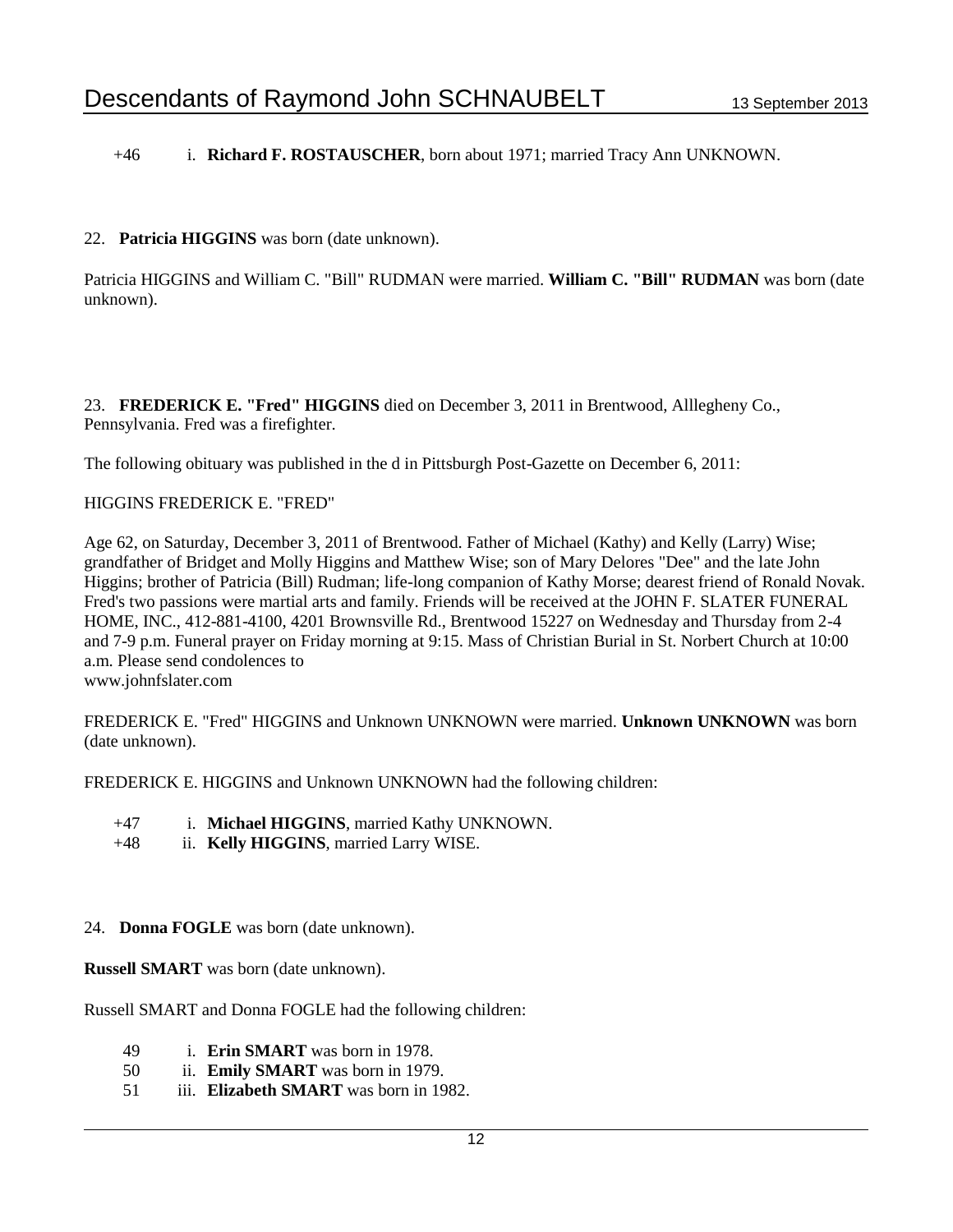25. **Robert FOGLE** was born in 1951.

**Barbara UNKNOWN** was born (date unknown).

Robert FOGLE and Barbara UNKNOWN had the following child:

- 52 i. **Kassandra FOGLE** was born in 1978.
- 26. **Stephen FOGLE** was born on January 7, 1956.

**Jan UNKNOWN** was born (date unknown).

Stephen FOGLE and Jan UNKNOWN had the following children:

- 53 i. **Brian FOGLE** was born on September 9, 1989.
- 54 ii. **Stephanie FOGLE** was born on July 2, 1992.
- 55 iii. **Alyssa FOGLE** was born on April 4, 1994.

#### 27. **Ruth Ann FOGLE** was born in 1958.

Ruth Ann FOGLE and Albert GAZZO were divorced. **Albert GAZZO** was born (date unknown).

Albert GAZZO and Ruth Ann FOGLE had the following child:

+56 i. **Christine GAZZO**, born 1979; married Unknown MOSCO.

#### 28. **Kathleen FOGLE** was born in February, 1960.

**John MOTTS** was born (date unknown).

John MOTTS and Kathleen FOGLE had the following children:

- 57 i. **John MOTTS** was born in 1990.
- 58 ii. **Melissa MOTTS** was born in 1994.
- 30. **Linda SCHNAUBELT** was born on September 8, 1954 in East McKeesport.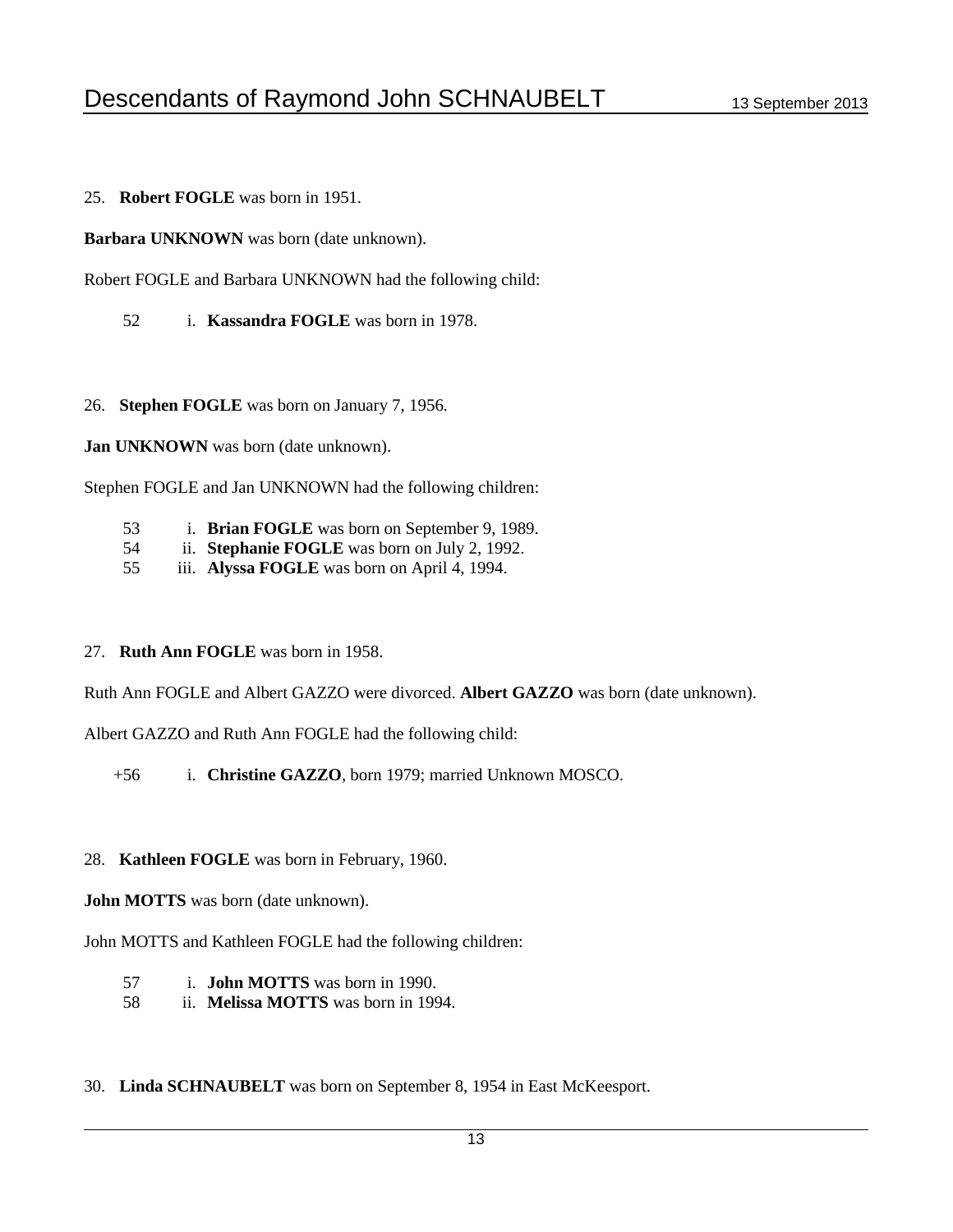Linda SCHNAUBELT and Charles MURPHY were married in April, 1986. **Charles MURPHY** was born (date unknown).

Charles MURPHY and Linda SCHNAUBELT had the following children:

- 59 i. **Ryan MURPHY** was born (date unknown).
- 60 ii. **Michael MURPHY** was born in May, 1989.

32. **Amy Louise HINDIN** was born in Pittsburgh, Pennsylvania. Graduated from Gar-Field High School in Woodbridge, VA in 1976, graduated from James Madison University in Harrisonburg, VA in 1982, and graduated CBN University, Virginia Beach, VA (M.A.) in 1987.

Amy Louise HINDIN and John CORRELL were married in All Saints Episcopal Church, Woodbridge, VA. **John CORRELL** was born in Richmond, VA.

John CORRELL and Amy Louise HINDIN had the following child:

61 i. **Timothy Benjamin CORRELL** was born in Depaul Hospital, Norfolk, VA.

33. **Tracey Anne HINDIN** was born in St. Francis Hospital, Pittsburgh, Pennsylvania. She was baptized in St. Bartholomew Church, Pittsburgh, Pennsylvania. *By Adam:* My momy is a nice person. she takes care of me when I'm sick. She always looks after me.

Tracey Anne HINDIN and Stephen Woodburn JOHNSON were married in Pittsburgh, Pennsylvania. **Stephen Woodburn JOHNSON**, son of John Franklin JOHNSON and Audrey Dorathea FOGARTY, was born in Pittsburgh, Allegheny Co., Pennsylvania. He was baptized in Concordia Lutheran Church, Brentwood, Pennsylvania.

Stephen Woodburn JOHNSON and Tracey Anne HINDIN had the following children:

- 62 i. **Samuel Peter JOHNSON** was born in Magee Women's Hospital, Pittsburgh, Pennsylvania. He was baptized in First Trinity Lutheran Church, Pittsburgh, Pennsylvania. Sam graduated from Central Catholic High School, in Pittsburgh, Pennsylvania in 2003 and from New York University in 2007 with a degree in Music Composition.
- 63 ii. **Adam Donald JOHNSON** was born at Mercy Hospital in Pittsburgh, Pennsylvania. He was baptized in First Trinity Lutheran Church, Pittsburgh, Pennsylvania.
- 34. **Kimberly Ann SCHNAUBELT** was born on November 6, 1960 in Scottsdale, Arizona.

Kimberly Ann SCHNAUBELT and David Robert CARSON were married in August, 1983 in St. Bartholomew's R.C. Church, Penn Hills, PA. **David Robert CARSON** was born (date unknown).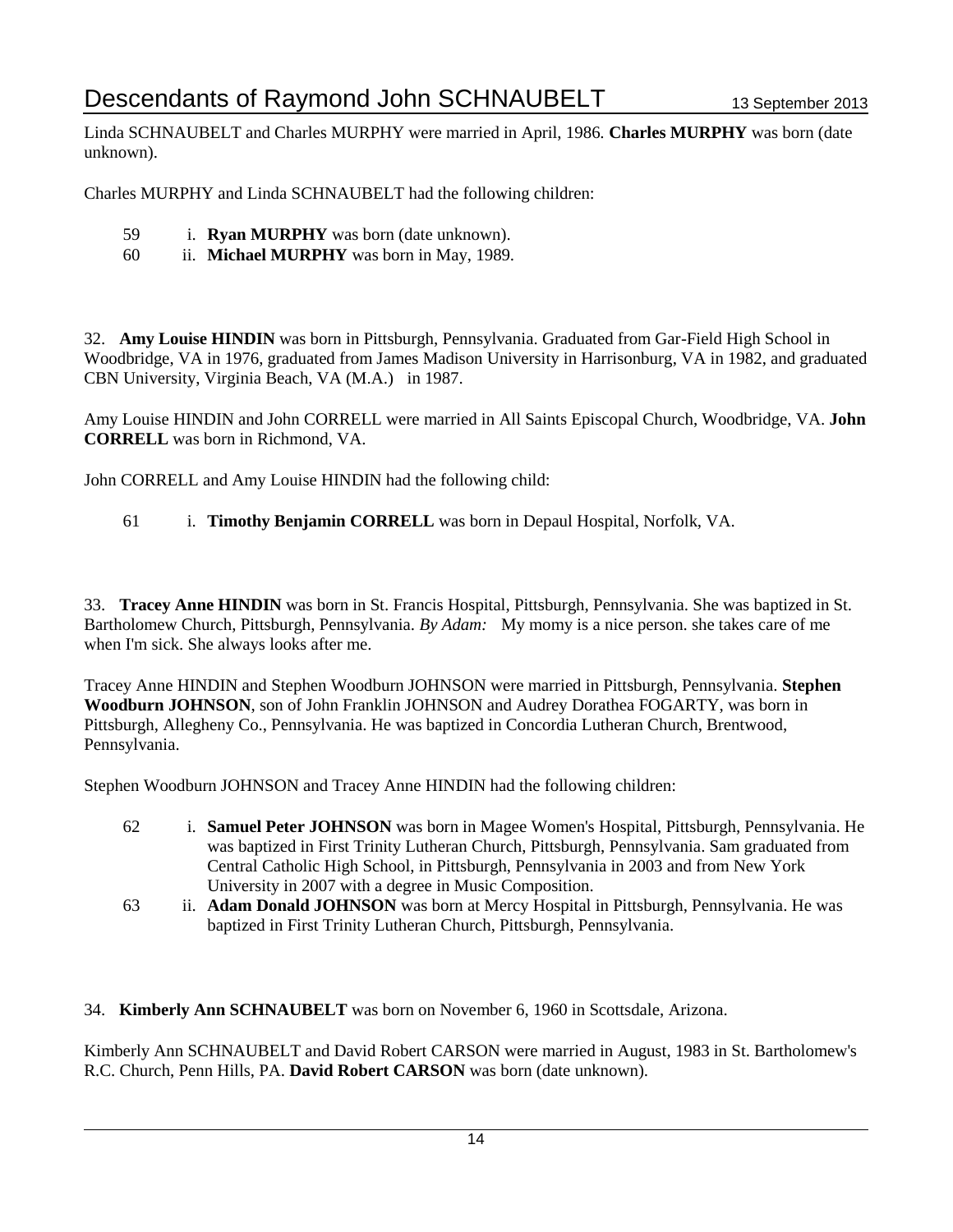David Robert CARSON and Kimberly Ann SCHNAUBELT had the following children:

- 64 i. **Michael Robert CARSON** was born in December, 1988.
- 65 ii. **Allison Marie CARSON** was born in December, 1988.
- 66 iii. **Jacquelyn CARSON** was born in 1992.

35. **Kurt SCHNAUBELT** was born on February 12, 1964. According to www.LinkedIn.com on March 31, 2008:

Kurt Schnaubelt's Experience: EVP/CFO Avado Brands, Inc. (Privately Held; 5001-10,000 employees; Restaurants industry) February 2005 - Present. CFO of a private restaurant company with two brands: Don Pablo's Mexican Kitchens and Hops Grill and Brewery chains. Annual sales of approximately \$240 million. Brought on Feb. 2005 for turn-around situation; previous company, Avado Brands, Inc. Georgia Corp. (NYSE), was in Chapter 11 protection; exited Ch. 11 in May 2005.

SVP & CFO Bertucci's Corporation (Privately Held; 5001-10,000 employees; Restaurants industry) April 2001 - December 2004. Chief Financial Officer (June 2002-December 2004); Sr. Vice President - Finance and Administration (November 2001-June 2002); Vice President - Finance (March 2001-November 2001); Director - Financial Planning, Reporting and Analysis (January 1999-March 2001). Company had \$100 million of Senior Unsecured Public Bonds requiring public reporting. Director Financial Reporting and Analysis Bertucci's Corporation January 1999 - April 2001.

Director Financial Reporting and Analysis Jeepers! Inc. (Privately Held; 1001-5000 employees; Entertainment industry) July 1997 - February 1999. Served on the executive committee for the IPO process: Developed the company's five-year plan used in the IPO. Assisted in the preparation of the offering statement. Built and wrote the road show presentation. Created comprehensive operational system that encompassed internal controls, inventories and purchases. System generated full unit P&L and statistical analysis reports. Cut direct expenses by approximately \$700,000 in 1997-98 with potential indirect savings estimated near \$2.1 million. Responsible for budgeting and chaired weekly and monthly operations performance reviews.

Controller Quikava, Inc. (Privately Held; 201-500 employees; Restaurants industry) June 1996 - July 1997. Quikava owned, operated and franchised double-drive-thru coffee and specialty beverage shops throughout New England and the Mid Atlantic States. A wholly-owned subsidiary of Chock Full O'Nuts, Quikavas were later converted to Chock Cafes.

Kurt Schnaubelt's Education: University of Rhode Island - College of Business Administration M.S., Accounting, 1990 - 1993; Cornell University B.S., Hotel Administration, 1984 - 1987; Activities and Societies: Pi Kappa Phi International Society of Zinks Bucks County Community College A.A., Hospitality Management, 1982 - 1984

Kurt Schnaubelt's Interests: Theology, Business, Music, Martial Arts, Fitness, Cooking, Wine, The Boston Red Sox,

Kurt Schnaubelt's Groups: Institute of Management Accountants, Member-Faith Presbyterian Church in Watkinsville, GA

According to Kurt's Facebook profile in 2009, Kurt's updated employment history is as follows: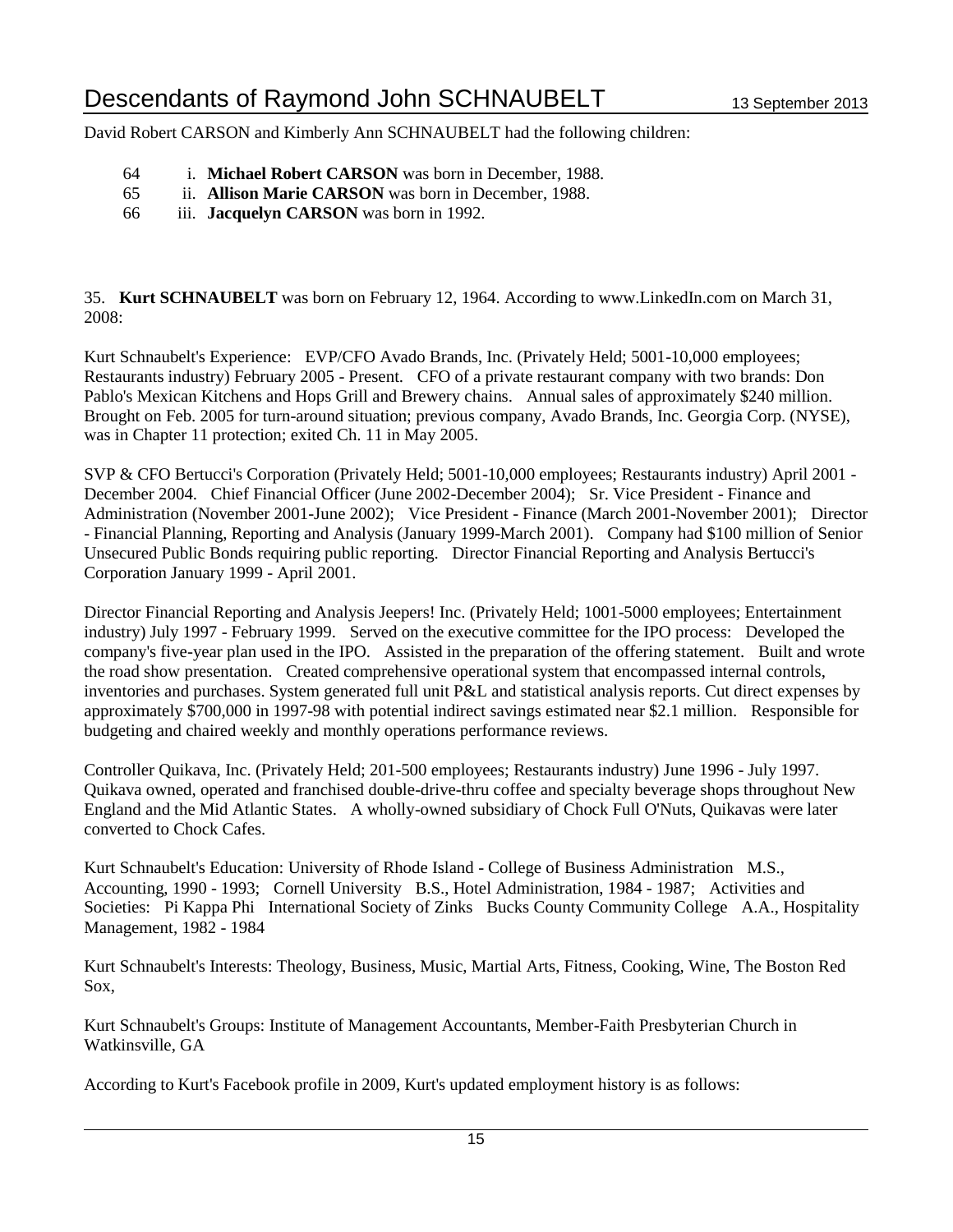# Descendants of Raymond John SCHNAUBELT 13 September 2013

Employer: Alix Parters; Position: Director-TRS Time Period: January 2009 - Present Location: New York, NY Description: Turnaround and restructuring sirector helping companies restructure debt, cut costs and grow to profitability.

#### **Denise DILL** was born (date unknown).

Kurt SCHNAUBELT and Denise DILL had the following children:

- 67 i. **Melissa SCHNAUBELT** was born (date unknown).
- 68 ii. **Rebecca "Beka" SCHNAUBELT** was born (date unknown).
- 69 iii. **Jonathan SCHNAUBELT** was born in 1988.

### **Fifth Generation**

36. **Susan WILLIAMS** was born on March 26, 1970.

Susan WILLIAMS and Michael DOUBT were married. **Michael DOUBT** was born (date unknown).

Michael DOUBT and Susan WILLIAMS had the following children:

- 70 i. **Michael DOUBT Jr.** was born on October 20, 1988.
- 71 ii. **Shea DOUBT** was born on May 21, 1992.

#### 46. **Richard F. ROSTAUSCHER** was born about 1971.

Richard F. ROSTAUSCHER and Tracy Ann UNKNOWN were married. **Tracy Ann UNKNOWN** was born about 1970.

#### 47. **Michael HIGGINS** was born (date unknown).

Michael HIGGINS and Kathy UNKNOWN were married. **Kathy UNKNOWN** was born (date unknown).

Michael HIGGINS and Kathy UNKNOWN had the following children:

72 i. **Bridget HIGGINS** was born (date unknown).